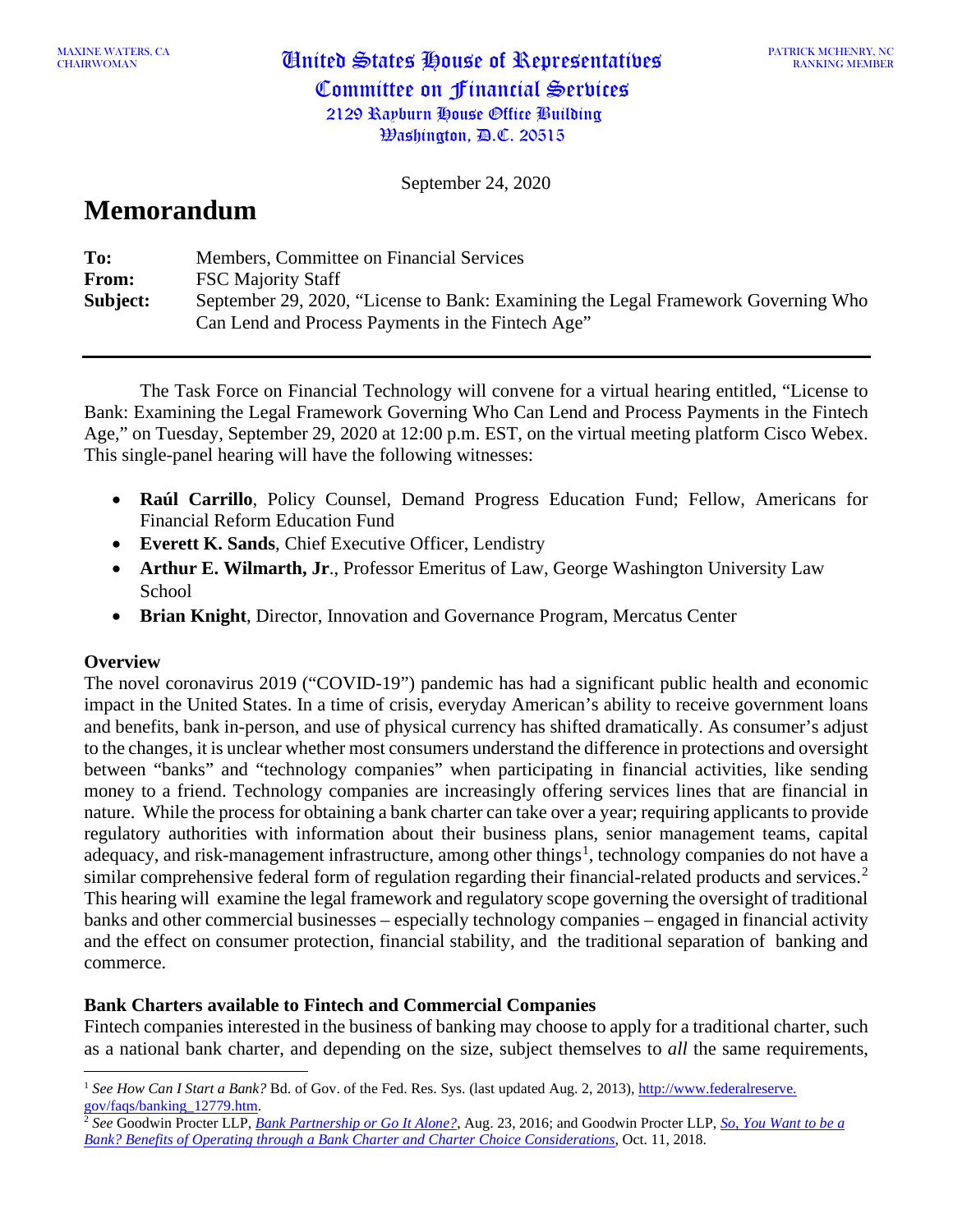2

limitations, and supervision as a national bank. As described below, they may also consider applying for a special purpose charter that the Office of the Comptroller of the Currency (OCC) has proposed, or seek approval from the Federal Deposit Insurance Corporation (FDIC) to receive deposit insurance for stateregulated industrial loan companies (ILCs).

*OCC's Special Purpose National Bank Charters for Fintech Companies.* This charter would allow fintech firms to engage in activities within the business of banking (trustee, executor, or an administrator of assets) or core banking functions (receiving deposits, paying checks, or lending money). In the white paper, the OCC expressed interest in using authority under the National Bank Act of 1865 (NBA) and the Home Owners' Loan Act (HOLA) to grant Special Purpose National Bank (SPNB) charters to certain fintech firms and describing why such charters "may be in the public interest."[3](#page-1-0) Since the OCC issued a white paper seeking public comment on a SPNB Charter for non-depository fintech firms in 2016, the proposal has been challenged by state regulators. In September 2018, the New York Department of Financial Services (NYDFS) filed a lawsuit in the U.S. District Court for the Southern District of New York challenging the OCC's decision to begin accepting relevant applications. There, NYDFS argued the OCC lacked the statutory authority to charter non-depository institutions because such institutions are not engaged in the "business of banking," and the agency's decision violated the Constitution's Tenth Amendment by infringing state sovereignty.<sup>[4](#page-1-1)</sup> In May 2019, the district court sided with the NYDFS, relying on a historic definition of the term "bank" (which includes only depository institutions) and agreeing that the NBA does not authorize the OCC to charter non-depository fintech firms, the court concluded the phrase "business of banking" unambiguously excludes non-depository institutions.<sup>[5](#page-1-2)</sup> The OCC has appealed the district court's decision.<sup>[6](#page-1-3)</sup>

*OCC's Payment Charter.* On May 29, 2020, Acting Comptroller of the Currency, Brian Brooks prioritized "enhancing the scope and relevance of the national charter."[7](#page-1-4) Then, in June 2020, the Acting Comptroller announced planned phases to create a payment national banking charter by fall 2020.<sup>[8](#page-1-5)</sup> The proposal would create a national money transmitter license that preempts state licenses and provides nonbanks direct access to the Federal Reserve's payment clearing system.<sup>[9](#page-1-6)</sup> Supporters of the OCC's proposal argue that chartering eligible fintech firms would promote financial innovation and eliminate the need for the relevant companies to obtain licenses in each state in which they operate.<sup>[10](#page-1-7)</sup> Conversely, several bank industry associations voiced concerns over the potential payments charter and are prepared to "oppose any effort by the OCC to offer a narrowly focused payments charter" because in their interpretation, a

<span id="page-1-3"></span>

<span id="page-1-0"></span><sup>3</sup> OCC, ["Exploring Special Purpose National Bank Charters for Fintech Companies,](http://www.occ.gov/publications-and-resources/publications/banker-education/files/pub-special-purpose-nat-bank-charters-fintech.pdf)" (Dec. 2016).

<span id="page-1-1"></span><sup>4</sup> Vullo v. OCC, 378 F. Supp. 3d 271, 280 (S.D.N.Y. 2019). The NYDFS and the Conference of State Bank Supervisors (CSBS) had previously filed lawsuits challenging the OCC's issuance of the draft supplement to the Comptroller's Licensing Manual. However, both lawsuits were dismissed on jurisdictional grounds. *See* Conference of State Bank Supervisors v. OCC, 313 F. Supp. 3d 285 (D.D.C. 2018); Vullo v. OCC, No. 17-cv-3574, 2017 WL 6512245 (S.D.N.Y. Dec. 12, 2017). Like the NYDFS, the CSBS also challenged the OCC's final supplement. However, the CSBS's second lawsuit was again dismissed on jurisdictional grounds. *See* Conference of State Bank Supervisors v. OCC, No. 18-cv-2449, 2019 WL 4194541 (D.D.C. Sept. 3, 2019).<br><sup>5</sup> *Id.* at 292-98. While the district court sided with the NYDFS on its statutory claim, it rejected the argument that

<span id="page-1-2"></span>decision violated the Tenth Amendment. See id. at 298-300.<br>
<sup>6</sup> Notice of Appeal, Lacewell v. OCC, No. 1:18-cv-08377 (S.D.N.Y. Dec. 19, 2019).<br>
<sup>7</sup> OCC, ["Brian P. Brooks Statement on Becoming Acting Comptroller,"](https://www.occ.gov/news-issuances/news-releases/2020/nr-occ-2020-69.html) press rel

<span id="page-1-4"></span>

<span id="page-1-5"></span><sup>&</sup>lt;sup>8</sup> The mobile payments industry is estimated to generate over \$500 billion annually by 2020, reflecting an 80 percent compound annual growth rate over the previous five years. *See [Mobile Wallets Are on Fire](http://www.businessinsider.com/mastercard-study-shows-mobile-wallets-are-growing-2017-3)*, BUS. INSIDER (Mar. 8, 2017). However, commentators have also raised certain concerns about rapid advances in mobile payments, including worries about cybersecurity, privacy, and provider insolvency. *See* Adam J. Levitin, *[Pandora's Digital Box: The Promise and Perils of Digital Wallets](https://scholarship.law.upenn.edu/penn_law_review/vol166/iss2/1/)*, 166 U. PA. L. REV. 305, 335 (2018).

<span id="page-1-6"></span><sup>9</sup> Acting Comptroller Brooks unveiled the plan in a podcast with the American Bankers Association (ABA). See ABA, ["Podcast:](https://bankingjournal.aba.com/2020/06/podcastoccs-brooks-plans-to-unveil-payments-charter-1-0-this-fall)  OCC's Brooks Plans to [Unveil 'Payments Charter 1.0' This Fall,"](https://bankingjournal.aba.com/2020/06/podcastoccs-brooks-plans-to-unveil-payments-charter-1-0-this-fall) June 25, 2020.

<span id="page-1-7"></span><sup>10</sup> OCC*, [OCC Summary of Comments](https://www.occ.gov/topics/supervision-and-examination/responsible-innovation/summary-explanatory-statement-fintech-charters.pdf) and Explanatory Statement: Special Purpose National Bank Charters for Financial [Technology Companies](https://www.occ.gov/topics/supervision-and-examination/responsible-innovation/summary-explanatory-statement-fintech-charters.pdf)*, (Mar. 2017)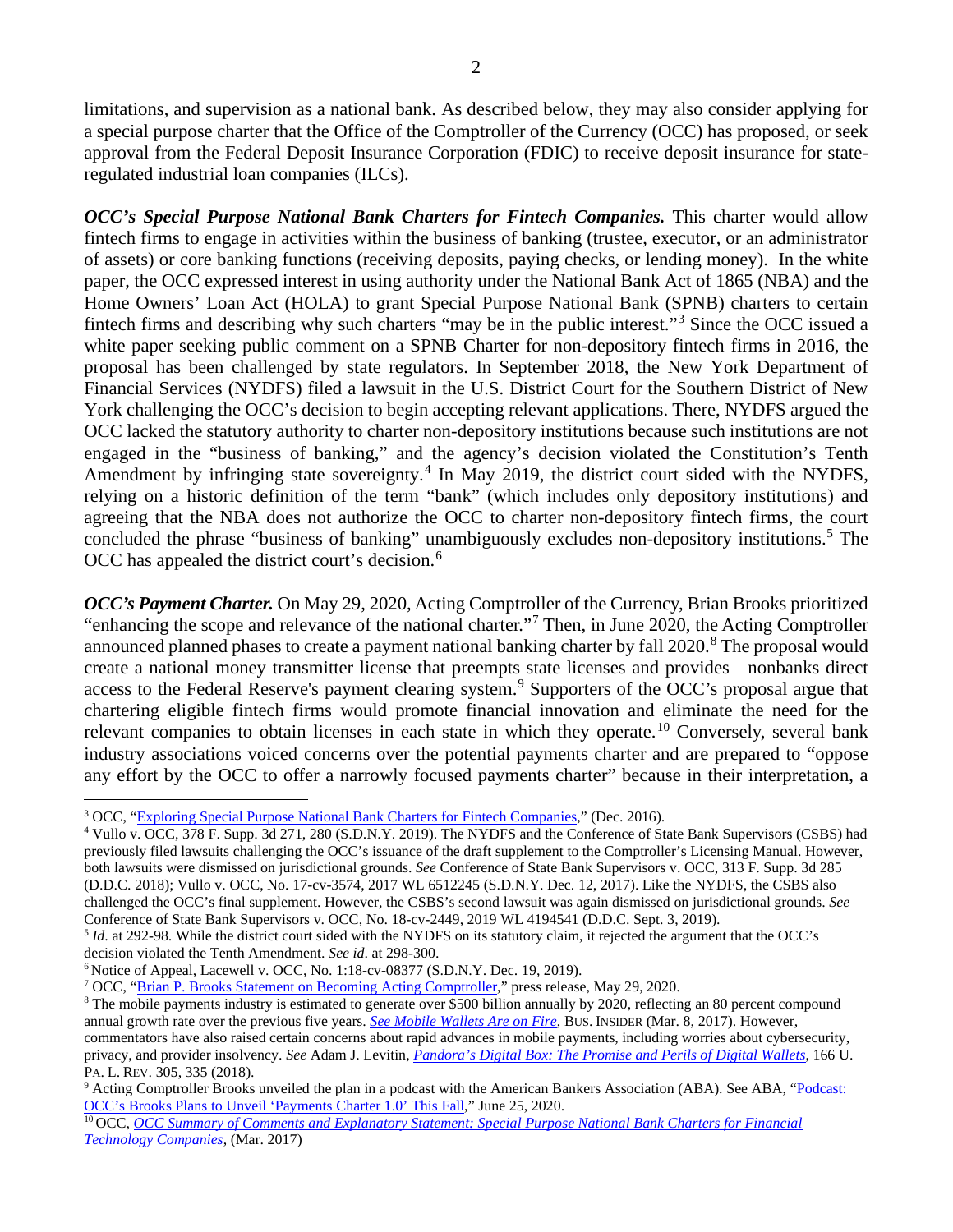fintech firm with a payment charter that doesn't take deposits, make loans, or have FDIC insurance would not be considered a bank under the BHCA and, therefore would not be subject to supervision by the Fed.<sup>[11](#page-2-0)</sup> Moreover, other stakeholders previously expressed concerns with the OCC's efforts that: fintech firms would obtain SPNB charters to avoid state consumer-protection laws; the OCC's supervision of fintech SPNBs would be less rigorous than its supervision of full-service national banks; and, the existing scrutiny that fintech companies receive from state regulators, and the OCC's decision threatens to erode the distinction between banking and commerce—a separation typically justified by desires to minimize risks to the banking system, prevent anticompetitive behavior, and avert the concentration of economic power.<sup>[12](#page-2-1)</sup>

*Industrial Loan Companies seeking Deposit Insurance.* Industrial loan companies (ILCs) are stateregulated, federally-insured banks that provide a range of typical banking services, such as making loans. ILCs, unlike most other banks, are not subject to the Bank Holding Company Act (BHCA), provided they do not accept demand deposits, [13](#page-2-2) have less than \$100 million in assets, or have experienced no change in control since 1987. There are 25 depository ILCs, two of which were recently approved by the FDIC in March 2020.<sup>[14](#page-2-3)</sup> This was the first time the FDIC approved ILC applications for deposit insurance in a number of years, going back to 2006 and 2007, and again from 2010 to 2013, when the FDIC and Congress imposed several moratoria preventing the ILC applications.<sup>[15](#page-2-4)</sup> These ILCs are chartered in five states, which allow ILCs to accept certain types of deposits, if the ILC has deposit insurance from the FDIC. As a result, their state charters allow ILCs to operate nationwide as FDIC-insured institutions.[16](#page-2-5) Certain characteristics of ILCs—particularly those owned by holding companies engaged primarily in non-financial commercial activity—have made ILCs controversial in recent decades.<sup>[17](#page-2-6)</sup>

Opponents of ILCs assert that commercial firms' ownership of ILCs exposes the U.S. banking system and economy to various risks.<sup>[18](#page-2-7)</sup> For several reasons, historically, the United States has adopted policies that separate banking and commerce (i.e., buying and selling goods and services). For example, a mixed organization's bank subsidiary could have incentives to make decisions based on the interests of the larger organization, rather than on safe and sound banking principles.[19](#page-2-8) Meanwhile, the funding for this imprudent lending would be backed by federal deposit insurance (ultimately, the taxpayers). For this reason, proponents of the separation of banking and commerce argue that it prevents an inappropriate extension of the bank safety net to commercial enterprises.<sup>[20](#page-2-9)</sup>

Though the differences between banks and ILCs have narrowed, important legal and regulatory differences remain at the holding company level. Under criteria established in the BHCA, companies that own ILCs do not qualify as bank holding companies (BHC). This allows non-financial parent companies

*[Banking System](https://lassonde.utah.edu/wp/wp-content/uploads/2018/10/ILC_REPORT_BARTH_2018.pdf)* at 19 (Requested study, The University of Utah, Utah Center for Financial Services, January 2018).. <sup>17</sup> Camden R. Fine, "In ILC Fight, [Community Banks Will Not Stand Down,](https://www.americanbanker.com/opinion/in-ilc-fight-community-banks-will-not-stand-down)" *American Banker*, August 17, 2017,.

<span id="page-2-0"></span><sup>&</sup>lt;sup>11</sup> Letter from American Bankers Association et al. to Brian Brooks, Acting Comptroller of the Currency, Jul. 29, 2020, at [https://www.consumerfinancemonitor.com/wp-content/uploads/sites/14/2020/08/Payments-charter.pdf.](https://www.consumerfinancemonitor.com/wp-content/uploads/sites/14/2020/08/Payments-charter.pdf)<br><sup>12</sup> OCC Summary of Comments, *supra* note 13, at 4.

<span id="page-2-2"></span><span id="page-2-1"></span><sup>&</sup>lt;sup>13</sup> This demand deposit limitation is not a significant barrier, as ILCs may offer negotiable order of withdrawal (NOW) accounts that are functionally the equivalent.

<span id="page-2-3"></span><sup>&</sup>lt;sup>14</sup> See FDI[C Staff Memo](https://www.fdic.gov/news/board/2020/2020-03-17-notational-mem.pdf) an[d Notice of Proposed Rulemaking regarding Parent Companies of Industrial Banks](https://www.fdic.gov/news/board/2020/2020-03-17-notational-fr.pdf) [and Industrial Loan Companies](https://www.fdic.gov/news/board/2020/2020-03-17-notational-fr.pdf) (Mar. 2020). Also se[e FDIC Approves the Deposit Insurance Application for Square Financial](https://www.fdic.gov/news/press-releases/2020/pr20033.html)  [Services, Inc., Salt Lake City, Utah;](https://www.fdic.gov/news/press-releases/2020/pr20033.html) an[d FDIC Approves the Deposit Insurance Application for Nelnet Bank, Salt Lake City, Utah](https://www.fdic.gov/news/press-releases/2020/pr20034.html)  [Area.](https://www.fdic.gov/news/press-releases/2020/pr20034.html)

<span id="page-2-4"></span><sup>&</sup>lt;sup>15</sup> Press Release, ["Waters Calls on FDIC to Hold Public Hearing on SoFi's Application for Bank Charter,](https://financialservices.house.gov/news/documentsingle.aspx?DocumentID=400739)" (Aug. 25, 2017).

<span id="page-2-5"></span><sup>16</sup> James Barth and Yanfei Sun, *[A New Look at the Performance of Industrial Loan Companies and Their Contribution to the US](https://lassonde.utah.edu/wp/wp-content/uploads/2018/10/ILC_REPORT_BARTH_2018.pdf)* 

<span id="page-2-7"></span><span id="page-2-6"></span><sup>18</sup> ICBA, *[Industrial Loan Companies: Closing the Loophole to Avert Consumer and Systemic Harm](https://www.icba.org/docs/default-source/icba/advocacy-documents/reports/ilc-white-paper.pdf)*, March 2019 at 5-10

<span id="page-2-8"></span><sup>19</sup> Kenneth Spong and Eric Robbins, ["Industrial Loan Companies: A Growing Industry Sparks Public Policy Debate,](https://www.kansascityfed.org/OWVQj/Publicat/ECONREV/PDF/4q07Spong.pdf)" *Federal Reserve Bank of Kansas City Economic Review*, Fourth Quarter 2007 at 59-61.

<span id="page-2-9"></span><sup>20</sup> *Id*. at 62-64.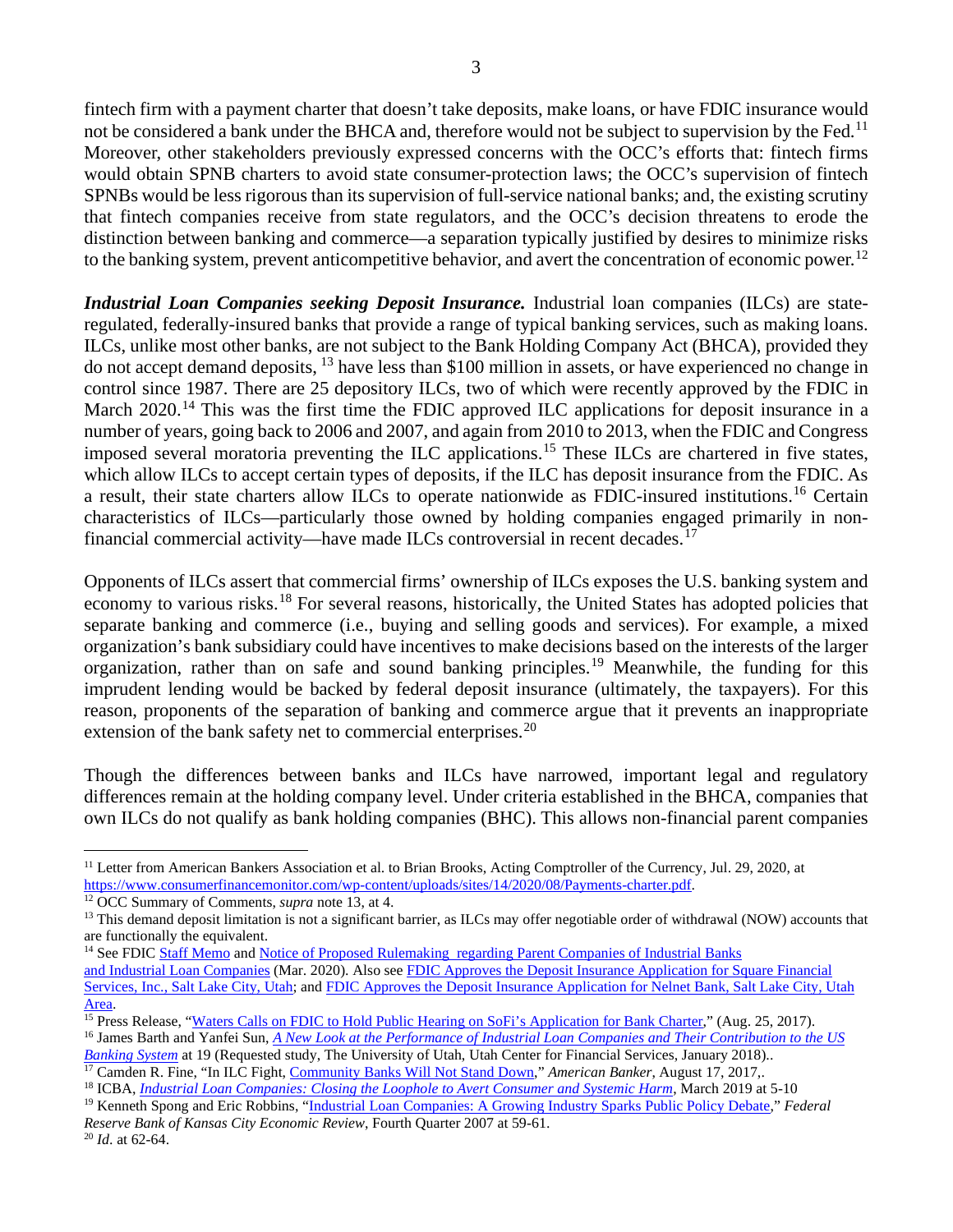to own ILCs, creating an avenue for commercial firms such as retailers, manufacturers, and possibly technology companies to own FDIC-insured institutions. The ownership of ILCs by a wide range of commercial businesses raises questions over whether ILCs create an unacceptable mixing of banking and commerce.<sup>[21](#page-3-0)</sup> In addition, they are not subject to consolidated supervision by the Federal Reserve.<sup>[22](#page-3-1)</sup> This exemption from the BHCA raises questions over whether ILC parent companies are appropriately regulated, and whether they have unfair advantages over BHCs.<sup>[23](#page-3-2)</sup> In 2007, the House of Representatives passed H.R. 698, the Industrial Bank Holding Company Act of 2007,<sup>[24](#page-3-3)</sup> which would have enhanced the regulation of the parent companies of industrial banks, prohibited the FDIC from granting new charters to commercial companies seeking to start or acquire ILCs, and enhanced the examination and enforcement authorities of the FDIC as an ILC regulator. On the other hand, proponents of ILCs assert that these concerns are overstated and do not outweigh the benefits offered by  $ILCs$ ,  $^{25}$  $^{25}$  $^{25}$  some of which include: economies of scale (organizations can reduce costs with an in-house bank); risk diversification (mixed organizations are not entirely exposed to bank or commercial risks); customer convenience (financing and purchasing becomes "one-stop shopping").[26](#page-3-5)

**Banks Partnering with Fintechs.** Banks are increasingly partnering with fintech entities to help facilitate with lending.<sup>[27](#page-3-6)</sup> Estimates suggest marketplace lenders originated roughly \$41 billion in loans in 2017, reflecting more than a 30 percent increase over the previous year and a nearly 96 percent compound annual growth rate over the preceding five years.<sup>[28](#page-3-7)</sup> Other analysts have projected that the industry will originate \$90 billion annually by 2020—still a small proportion of the overall lending market for consumer and small-business loans, but a volume that would continue to demonstrate significant expansion.<sup>29</sup>Earlier this year, the committee held a hearing discussing the potential harms to consumers when these partnerships are used to evade state laws related to usury caps.<sup>[30](#page-3-9)</sup> When a loan is originated under such a partnership, the bank originates the loan but using the guidelines of the non-bank lender. This loan is then quickly sold to the non-bank lender. The consumer receives the loan from the bank. Under current federal law, national banks and Federal Deposit Insurance Corporation (FDIC)-insured state banks may maintain the maximum interest rates of the states where they are headquartered, meaning they can charge those rates even when lending to borrowers in other states with stricter usury laws.<sup>[31](#page-3-10)</sup> Legal questions have been discussed over

<span id="page-3-2"></span><sup>23</sup> Independent Community Bankers of America, *supra* note 39, at 10-12. GAO and the Fed previously studied ILCs and recommended that Congress consider improving supervision and oversight of ILCs to allow for broader supervision akin to the supervision of bank holding companies. See GAO, ["ILCs: Recent Asset Growth and Commercial Interest Highlight Differences in](http://www.gao.gov/products/GAO-05-621)  [Regulatory Authority,](http://www.gao.gov/products/GAO-05-621)" (Sep. 15, 2005); GAO, ["BHC Act: Characteristics and Regulation of Exempt Institutions and the](http://www.gao.gov/products/GAO-12-160)  [Implications of Removing the Exemptions"](http://www.gao.gov/products/GAO-12-160) (Jan. 19, 2012); and Board of Governors of the Federal Reserve System, FDIC and the Office of the Comptroller of the Currency, ["Report to the Congress and the Financial Stability Oversight Council Pursuant to](https://www.federalreserve.gov/newsevents/pressreleases/files/bcreg20160908a1.pdf) Section 620 of the Dodd-Frank Act" (Sep. 2016).

<span id="page-3-0"></span><sup>21</sup> Independent Community Bankers of America, *supra* note 39, at 10-12.

<span id="page-3-1"></span><sup>&</sup>lt;sup>22</sup> An exception would occur when an ILC or its parent is designated a *systemically important financial institution*, over which the Federal Reserve has supervisory authority. See CRS, *[Systemically Important or "Too Big to Fail" Financial Institutions](http://www.crs.gov/Reports/R42150)*.

<span id="page-3-3"></span> $\frac{1}{24}$  [https://www.congress.gov/bill/110th-congress/house-bill/698.](https://www.congress.gov/bill/110th-congress/house-bill/698) The bipartisan bill was approved by the House by a 371-16 vote, though the Senate did not act on the measure.

<span id="page-3-4"></span><sup>&</sup>lt;sup>25</sup> James Barth et al., *[Industrial Loan Companies: Supporting America's Financial System](https://assets1b.milkeninstitute.org/assets/Publication/ResearchReport/PDF/ILC.pdf)*, The Milken Institute, April 2011, at 69.. <sup>26</sup> *Id*. at 62-65.

<span id="page-3-6"></span><span id="page-3-5"></span><sup>&</sup>lt;sup>27</sup> See for example, U.S. Department of the Treasury, ["Opportunities and Challenges in Online Marketplace Lending,](https://www.treasury.gov/connect/blog/Pages/Opportunities-and-Challenges-in-Online-Marketplace-Lending.aspx)" May 10, 2016; and U.S. Department of the Treasury, ["A Financial System That Creates Economic Opportunities: Nonbank Financials,](https://home.treasury.gov/news/press-releases/sm447)  [Fintech, and Innovation,](https://home.treasury.gov/news/press-releases/sm447)" Jul. 31, 2018.<br><sup>28</sup> 2018 US Digital Lending Market Report, S&P GLOBAL 6 (2018).

<span id="page-3-7"></span>

<span id="page-3-9"></span>

<span id="page-3-8"></span><sup>&</sup>lt;sup>29</sup> Treasury Marketplace Lending Report, *supra* note 18, at 9.<br><sup>30</sup> Committee on House Financial Services hearing, "Rent-A-Bank Schemes and New Debt Traps: Assessing Efforts to Evade State [Consumer Protections and Interest Rate Caps"](https://financialservices.house.gov/calendar/eventsingle.aspx?EventID=406022) (February 2020).

<span id="page-3-10"></span><sup>&</sup>lt;sup>31</sup> Marquette Nat'l Bank of Minneapolis v. First Omaha Servs. Corp., 439 U.S. 299, 303 (1978); 12 U.S.C. §§ 85, 1831d(a). See generally, Congressional Research Service (CRS) Report, ["Federal Preemption in the Dual Banking System: An Overview and](https://www.crs.gov/Reports/R45726)  [Issues for the 116th Congress,"](https://www.crs.gov/Reports/R45726) May 17, 2019.